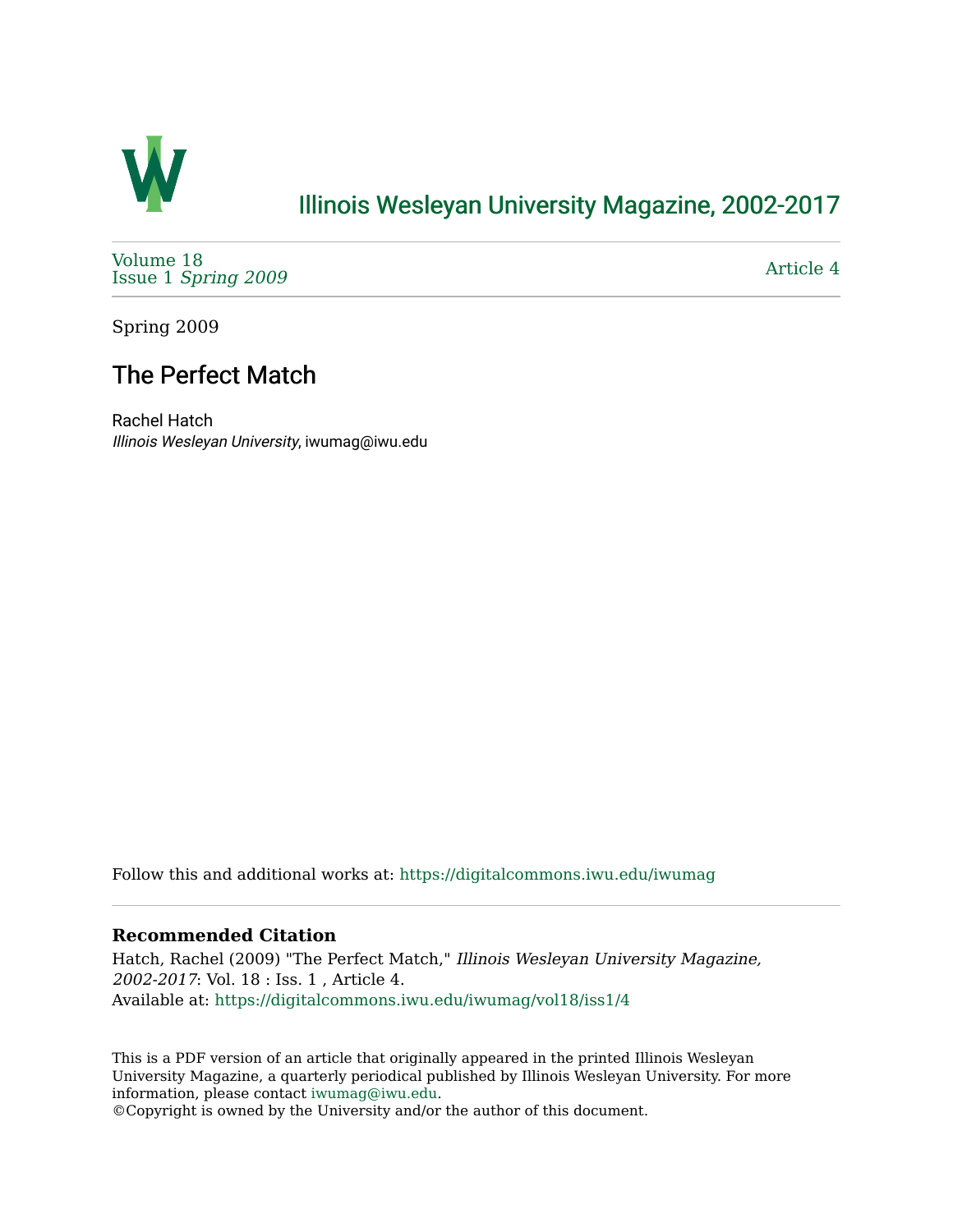# The Perfect Match

The combined talents of Professors Bruce and Norma Criley breathed new life into biology studies at Illinois Wesleyan.

# **Story by Rachel Hatch Portrait photo by Marie-Susanne Langille**



For 37 years, Bruce and Norma Criley have watched Illinois Wesleyan and their field of biology grow and change.

That mutability is what appeals most to Bruce Criley as a biology professor. "No matter how long you teach it," he says, "you feel as though you are part of something dynamic and alive, because you are —

with discoveries from DNA to genetic research."

Now the Crileys will witness developments in biology from a new perspective: retirement.

Norma retired in May 2008. Bruce, a past winner of the University's top teaching prize, joined her at the end of the fall semester. The two have been inseparable since meeting as doctoral students at the University of Illinois. Bruce arrived at Illinois Wesleyan in 1971 as the chair of the Biology Department and was named the George C. and Ella Beach Lewis Professor of Biology in 1979. Norma joined him on the faculty in 1973. Even their children have strong Wesleyan connections: daughter Jennifer is a graduate of the class of '93 and son Mark is an assistant professor in the Philosophy Department.

Upon announcement of Bruce and Norma Criley's retirement, former students paid tribute to the pair's inspiring legacy of teaching, research and much more.

"What I remember most is the care and concern Bruce and Norma had for each of us as aspiring scholars and developing human beings," says Marsha Guenzler–Stevens '78, who teaches biology and is director of activities at the University of Maryland, College Park. "Their rare commitment to nourishing the next generation of leaders inspired me to be the scholar, teacher and leader I am today."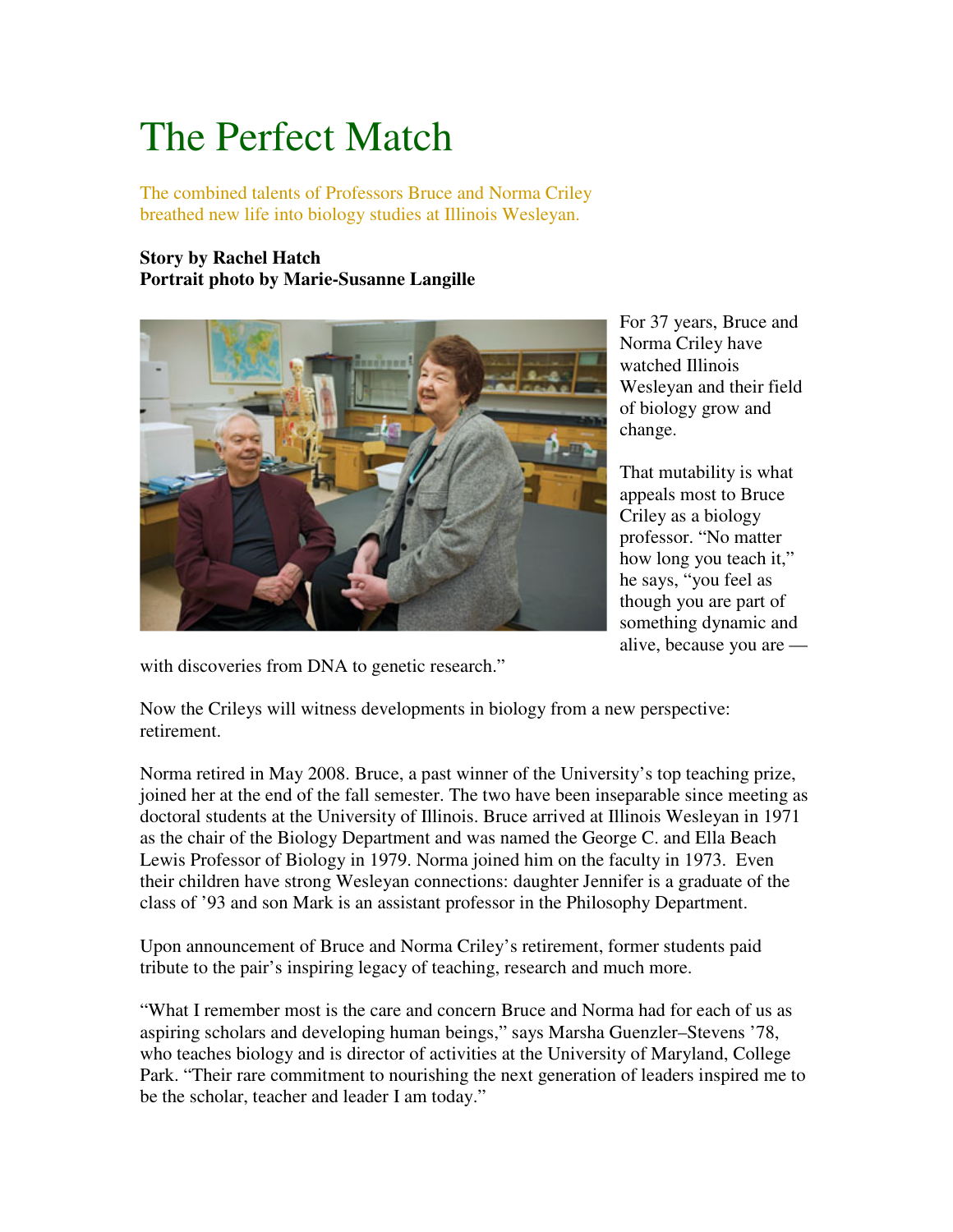For years, their campus offices were side-by-side. Appropriately, then, it was side-byside that the Crileys sat down to reflect on their years at the university that became their second home.

## What drew you to Illinois Wesleyan?

**Bruce**: I was approached to come here and interview for the chair position in 1971. I was the associate chair at the University of Colorado. Oddly enough, both Norma and I had broken our backs — fractured vertebrae — me falling off a horse, she while falling down the stairs. It's a togetherness we have always shared (laughs). Not being able to sit in front of a microscope for hours at a time was going to hurt our research careers. So we were looking for a different opportunity.

**Norma**: I graduated from a small liberal arts college [Northland College in Ashland, Wis.], so I knew what Illinois Wesleyan would be like, and that he would like it. He was always at big schools — the University of Illinois, the University of Colorado. So I pushed him to look into Illinois Wesleyan.

**Bruce:** I was used to classes of enormous sizes at Colorado. We lectured in the Flatiron Theater with 1,300 to 1,400 students in general biology, pulpit-style teaching. The first day I fell off the stage. We had about six overheads lined up, and I was backing up while teaching. What bothered me is no one even seemed to notice I fell. They had no idea until my hand came up to climb back up. Then the auditorium erupted with laughter. The pedagogical opportunities in smaller class sizes at Illinois Wesleyan were very appealing to me.

#### What made you decide to stay?

**Bruce**: The reason really relates to what I found when I came for my interview. I was very impressed with the students, the faculty and the administration. I met with a number of biology majors. I still know who they are — in fact one of them is my dermatologist. These students cared so much about their education and were serious and mature. They wanted to know what I would bring to the school, and we really hit it off and had a great discussion. I also met with people from the English and Philosophy departments, and I was really amazed that they would care and take an interest in science-department hirings.

**Norma:** That's very different from the large university situation where it was only science and biology faculty with whom you would interact and meet.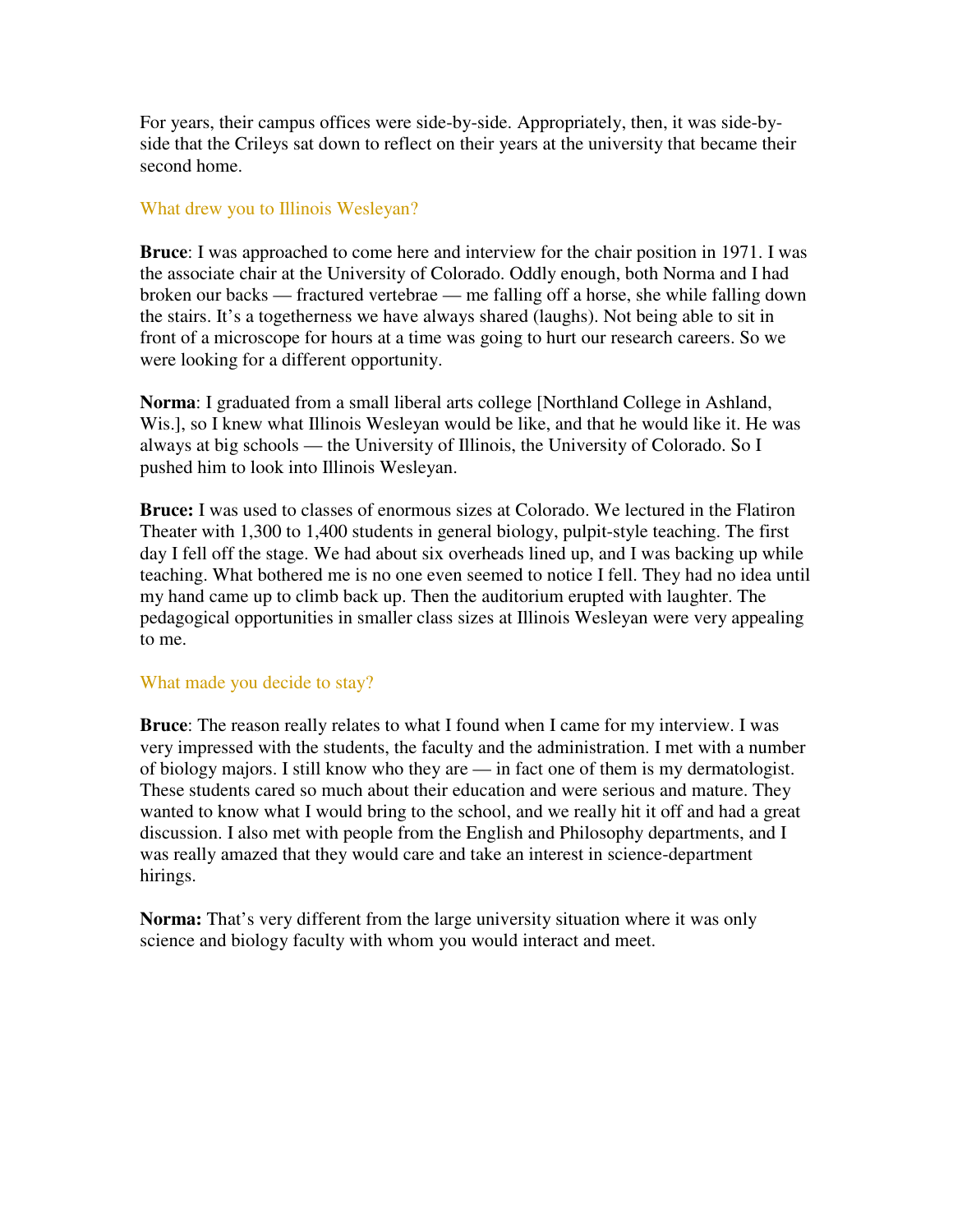# You often say the two of you are a team. In what way?

**Bruce**: We never taught together, but we have worked together, even before she started teaching here.

**Norma**: I had a Ph.D. in biology, and it was very unusual for spouses to have similar Ph.D.s and careers. I put my career on hold while my children were young, but I was spending as many hours as he was typing and editing pre-med recommendation letters.

**Bruce**: Then we had the chance to work in the same department and in the academic community. It's been wonderful.

**Norma**: Some people used to ask me, "You have offices right next to each other? How can you stand to see each other all day and then go home at night together?" It



**Before coming to Illinois Wesleyan, Bruce Criley (seen above in a photo taken in 1982) lectured to as many as 1,400 students at the University of Colorado. Wesleyan's smaller class sizes "were very appealing," he says.**

was always nice when the children were home because we could focus on them. We would not spend time talking about what our days at work were like because we already knew.

**Bruce**: We even had a dog hidden under the desk. They never really had any idea we had the Whippet there.

**Norma**: Some people knew, but our dog Jack seemed to know not to come out or he would be banished.

# During your tenure here, what has most changed in the field of biology ?

**Norma**: We started studying biology on the organism level — hormones, nervous system development, muscles. The field has gradually gone to a more molecular focus. I think the department would like to keep students aware of that overall "organismal" level as we delve further into the molecular level, which is where much of the research is occurring. The department realizes you lose so much if you study the molecules without understanding the organism where it originated. You lose that big picture. That idea isn't true everywhere; and it can be difficult to find people who are trained to teach general organismal biology.

**Bruce**: Everyone is interested in studying at the molecular level now, and they are very specialized. And to be a generalist, as you have to be here to teach your courses true, it's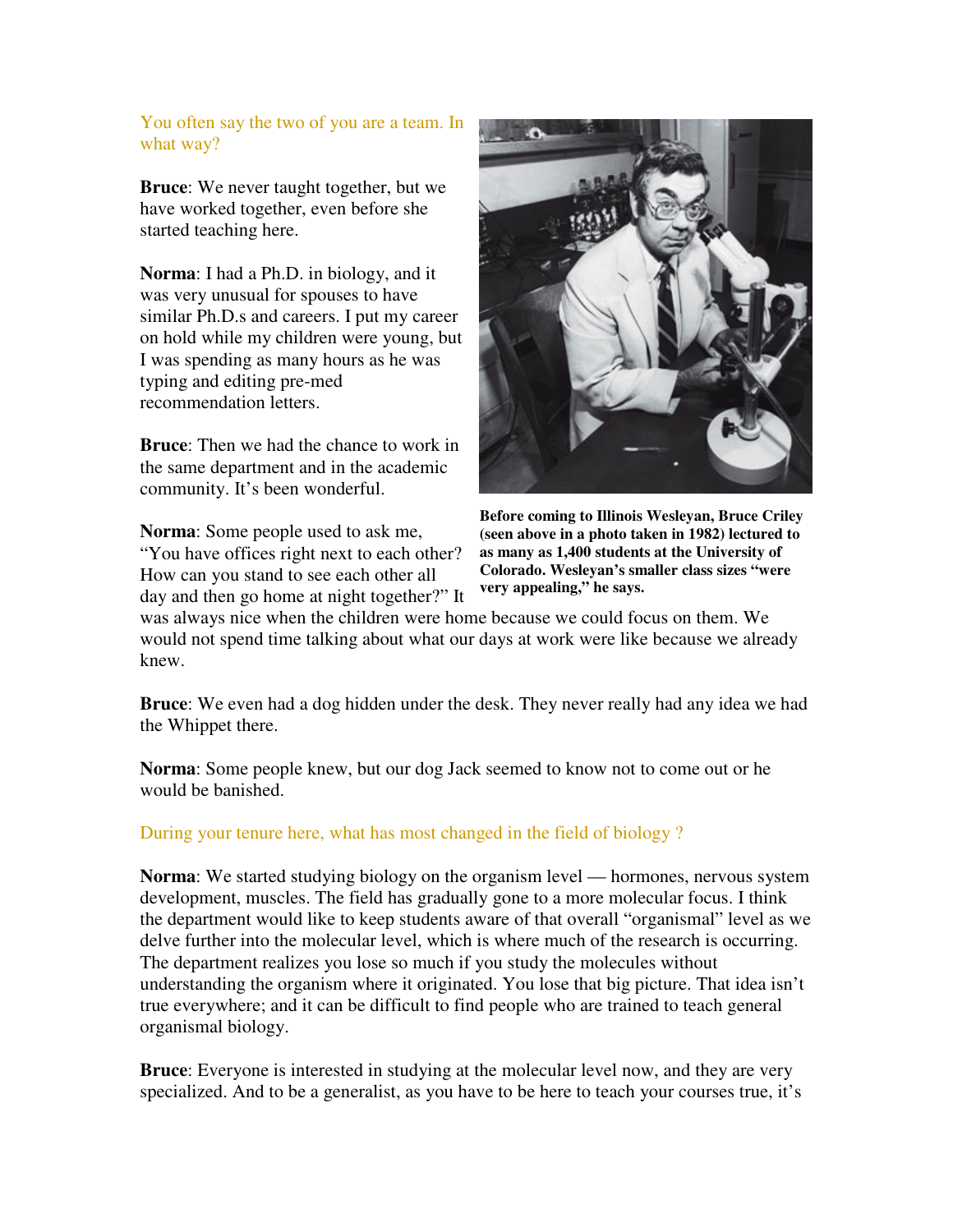critical to see the whole organism — particularly to a pre-medical student, to remember there is a person attached to all those molecules.

# You are known for emphasizing the importance of biology study to all majors. Why?

**Bruce**: Biology is the study of life, of living things, and we are all alive. I think we should know all we can about life. The thing that is terribly exciting about being a biologist is there is so much growth and change in the field, and you have to teach students to appreciate that. It can be a matter of, "You know what I told you last week in general biology? Guess what? Well, we found out today that is wrong!" You hear the groans and the ripping of notes. But they really love that. You feel as though you are part of something dynamic and alive, because you are — with discoveries from DNA to genetic research.

**Norma**: There are so many legal issues, controversial issues going on now. You need to be able to make an informed and educated decision when you are voting. Along with that, everyone is going to have medical problems, and it would be best to understand what is happening, what will happen to your body. Biology will always be there. I just received a note from an English professor who took my anatomy and physiology course. She used information from the class to understand a term in Anglo-Saxon law codes of King Alfred the Great. So you never know when a need for biology will come up.



**The Crileys' daughter Jennifer, seen here with her parents and brother Mark, graduated from Wesleyan in 1993.**

Under your leadership, the Biology Department became known for the high numbers of students accepted into medical school and also for attracting great faculty. To what do you attribute this?

**Bruce**: As far as the number of students being accepted into medical schools, I think Norma and I pride ourselves on our honesty, and that is what got us in good with graduate and professional schools. We called it like it was. Not everyone was perfect. We knew not only the good points the students had, but points where they could improve. We felt that was the way to do it, and med school and grad school recruiters appreciated that. We would ask students what their strengths and weaknesses were, and see if they could see them as well.

If anything, I am painfully honest.

**Norma:** (nodding) Um, hum.

**Bruce:** What was that?

**Norma:** (nods with more vigor): I said, "Um, hum." (Bruce laughs.)